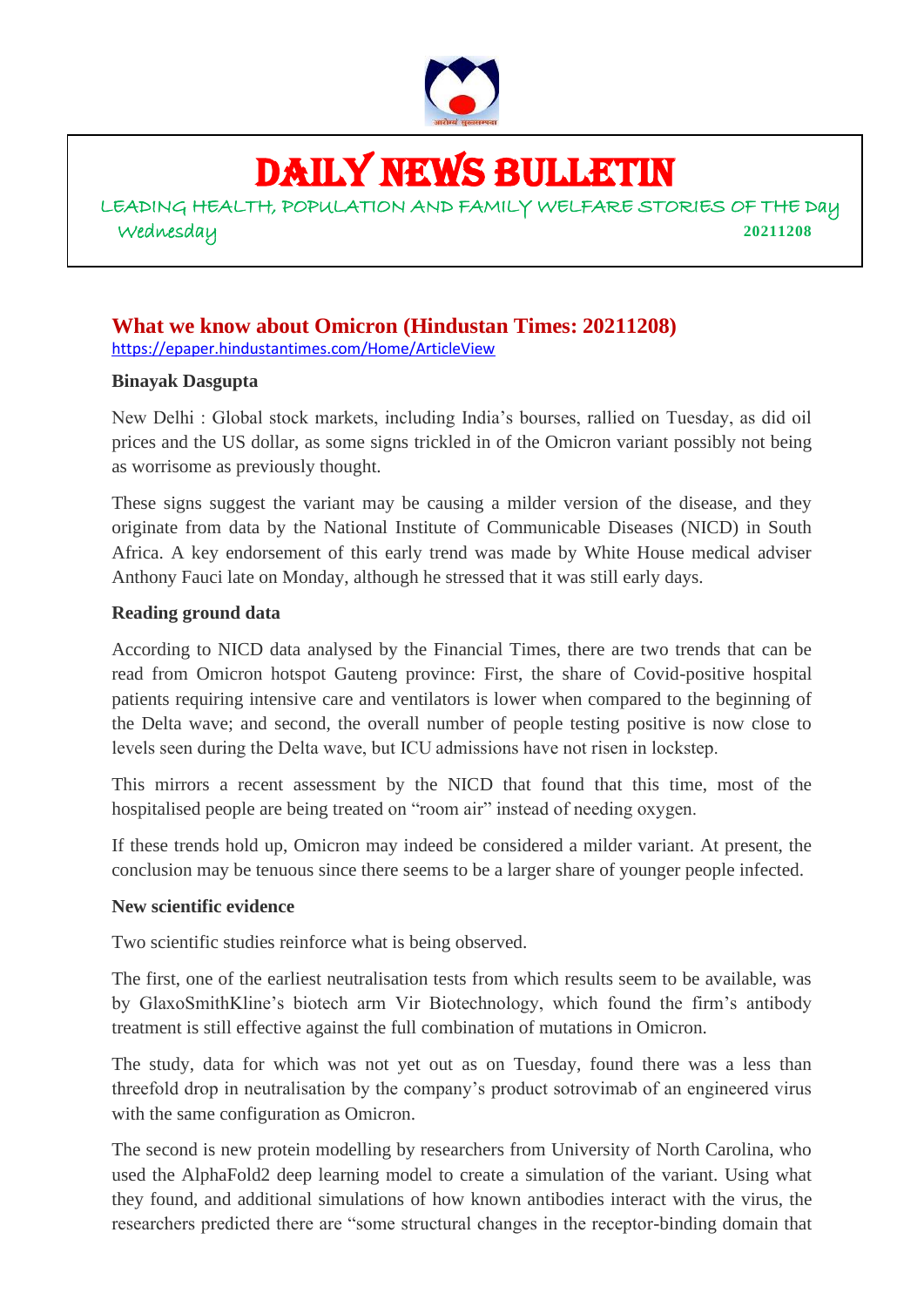may reduce antibody interaction, but no drastic changes that would completely evade existing neutralising antibodies (and therefore vaccines)".

The findings are significant since AlphaFold2, a machine learning protein modelling programme created by Google's DeepMind, has previously shown unprecedented accuracy in determining how proteins fold, a visualisation that is a challenge to estimate from merely reading genomic data.

It is still early days for conclusive signs, but the early hopeful clues may not be entirely misleading.

## **Covishield production to be halved (Hindustan Times: 20211208)**

[https://www.hindustantimes.com/india-news/why-serum-institute-may-halve-its-vaccine](https://www.hindustantimes.com/india-news/why-serum-institute-may-halve-its-vaccine-production-dilemma-says-adar-poonawalla-101638941100863.html)[production-dilemma-says-adar-poonawalla-101638941100863.html](https://www.hindustantimes.com/india-news/why-serum-institute-may-halve-its-vaccine-production-dilemma-says-adar-poonawalla-101638941100863.html)

Covishield production to be halved; Adar Poonawalla says he's in dilemma

Serum Institute does not have major orders for Covishield at present. "We must keep in mind that we don't need a situation like last year where suddenly the country needs hundreds of millions of doses, that won't be possible if we dial down our production," Adar Poonawalla said.



Serum has already written to the government seeking clarification on whether it would need booster doses. (ANI)

Serum Institute of India may halve its vaccine production at a time when new variant of SARA-CoV-2 Omicron is spreading fast in India, reports said quoting CEO Adar Poonawalla. In an interview, Poonawalla said they do not have enough government orders for Covishield. "I am actually in a dilemma that I never imagined... we are producing 250 million doses a month but the good news is that India has covered up a large part of its population and we would have completed all our orders to the ministry of health in a week's time," Poonawalla said, as quoted by news agency PTI.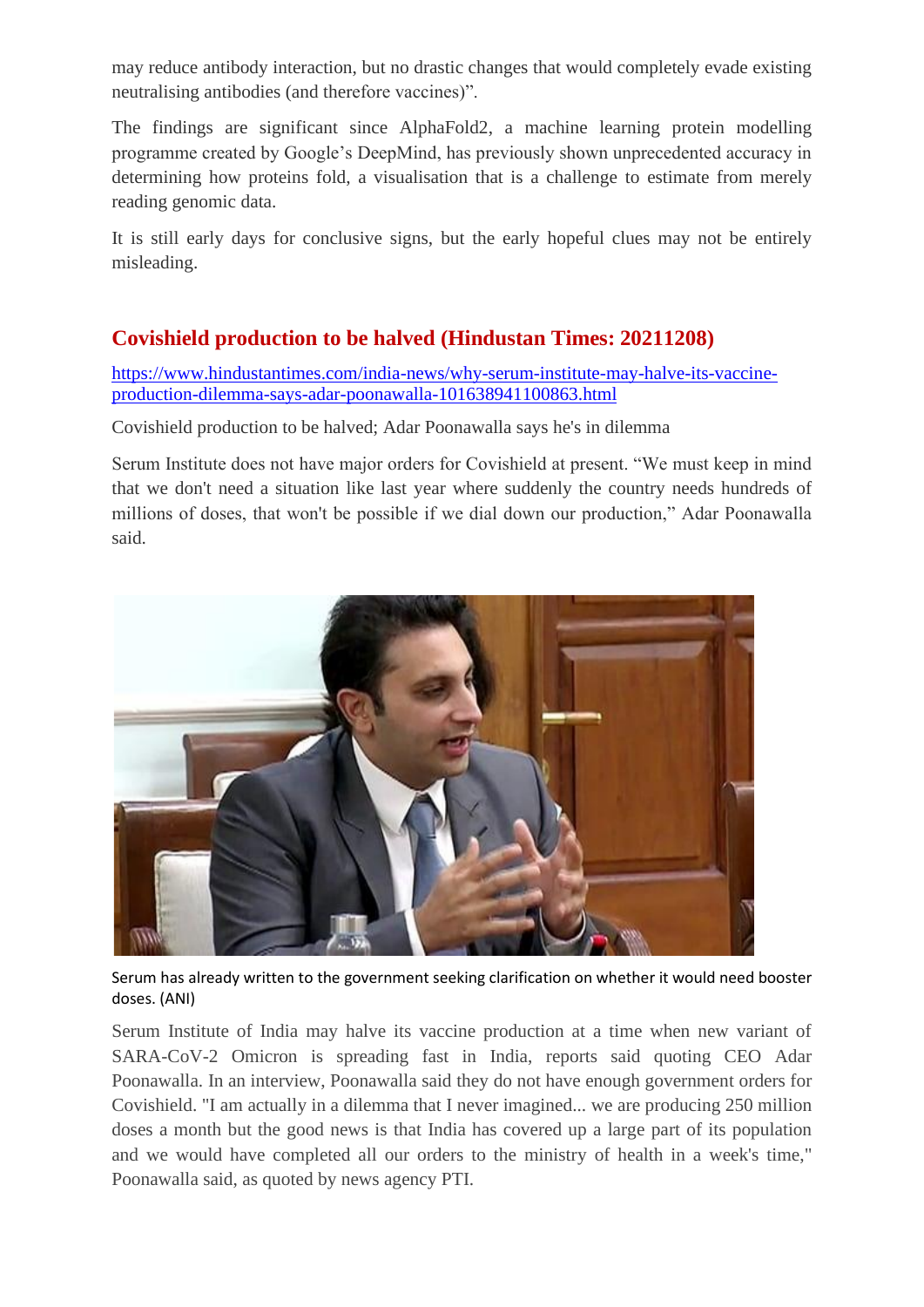The Pune-based vaccine firm has already written to the government seeking clarity on its future requirement for both doses of vaccines and also for booster doses, if the government plans any, in future.

As there are no other orders with Serum Institute as of now, the company plans to cut down its production on a monthly basis until the orders again pick up either in India or the world, Poonawalla said.

"Over the eight months when we could not export, other countries managed vaccine supplies from donations from the US and elsewhere and we have lost a lot of market share," he said.

"If they need more vaccines for the booster doses, we have already written to them (central government). Now it is their decision on the booster policy whether they will procure more and stockpile before the next surge happens, if at all it comes. We are awaiting their directions," Poonawalla added.

"We must keep in mind that we don't need a situation like last year where suddenly the country needs hundreds of millions of doses, that won't be possible if we dial down our production. So that is why we have explained this to the government and experts to please let us know now. If you need more doses for boosters we have it in stock, we can produce more. Just give us that guidance. That discussion is on at the moment."

Serum Institute currently has a stock of 500 million doses.

## **Coronavirus pandemic: (Hindustan Times: 20211208)**

[https://www.hindustantimes.com/india-news/india-reports-8-439-new-covid-19-cases-23-7](https://www.hindustantimes.com/india-news/india-reports-8-439-new-covid-19-cases-23-7-higher-than-yesterday-101638939781449.html) [higher-than-yesterday-101638939781449.html](https://www.hindustantimes.com/india-news/india-reports-8-439-new-covid-19-cases-23-7-higher-than-yesterday-101638939781449.html)

## **India reports 8,439 new Covid-19 cases, 23.7% higher than yesterday**

The active caseload fell lowest in the last 555 days and now stands at 93,733. With 0.27 per cent, it currently accounts for less than 1 per cent of total cases.



The daily positivity rate also slightly increased as it reached 0.70 per cent on Wednesday.(HT Photo)

India on Wednesday reported 8,439 cases of Covid-19 in the last 24 hours. It is 23.7% higher than Tuesday when the total caseload saw a rise of 6,822, according to the data by the Union ministry of health and family welfare. The cumulative now stands at 3,46,56,822 including 473,952 deaths, according to the health ministry.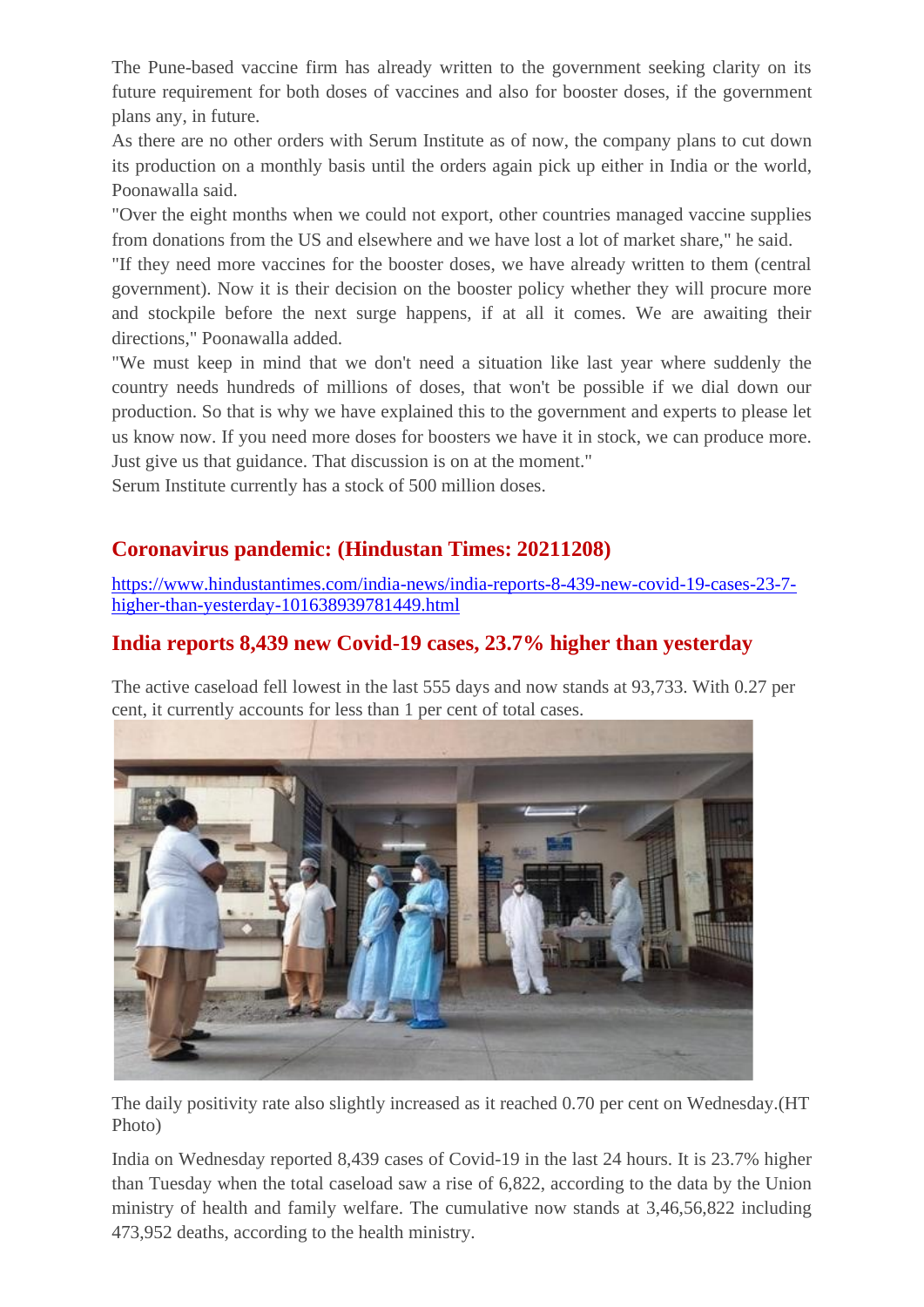The active caseload fell lowest in the last 555 days and now stands at 93,733. With 0.27 per cent, it currently accounts for less than 1 per cent of total cases.

The daily positivity rate also slightly increased as it reached 0.70 per cent on Wednesday. It has been less than two per cent for the last 65 days, while the weekly positivity rate (0.76%) remained below one per cent.

The country has administered 1.29 billion vaccine doses so far, the health ministry also said.

Meanwhile, 23 people are found to be infected with the Omicron variant of the Covid-19 in India. So far, Karnataka, Delhi, Maharashtra, Gujarat and Rajasthan have reported Omicron infections in international passengers in the country.

The Omicron variant first emerged in southern Africa late last month. The scientists there identified the fast-spreading strain in one of the samples taken from Botswana. Since then, Omicron has spread to two dozen countries.

The World Health Organization (WHO) has categorised Omicron 'variant of concern' due to its highly contagious nature. The world body also warned people to remain cautious and asked to follow the health protocol strictly.

In view of the Omicron, the Indian government implemented strict measures for international travellers, especially those who are arriving from Omicron-hit places, categorised as 'at risk' countries.

## **Pfizer's Covid-19 vaccine (Hindustan Times: 20211208)**

[https://www.hindustantimes.com/world-news/pfizers-covid-19-vaccine-provides-less](https://www.hindustantimes.com/world-news/pfizers-covid-19-vaccine-provides-less-immunity-to-omicron-than-to-other-strains-early-study-101638923992898.html)[immunity-to-omicron-than-to-other-strains-early-study-101638923992898.html](https://www.hindustantimes.com/world-news/pfizers-covid-19-vaccine-provides-less-immunity-to-omicron-than-to-other-strains-early-study-101638923992898.html)

## **Pfizer's Covid-19 vaccine provides less immunity to Omicron than to other strains: Early study**

Omicron resulted in about a 40-fold reduction in levels of neutralising antibodies produced by people who had received two doses of the Pfizer-BioNTech SE shot, compared with the strain detected in China almost two years ago.



Pfizer's Covid-19 vaccine has been seen to be providing less immunity to Omicron than to other variants in an early study. (REUTERS / File Photo)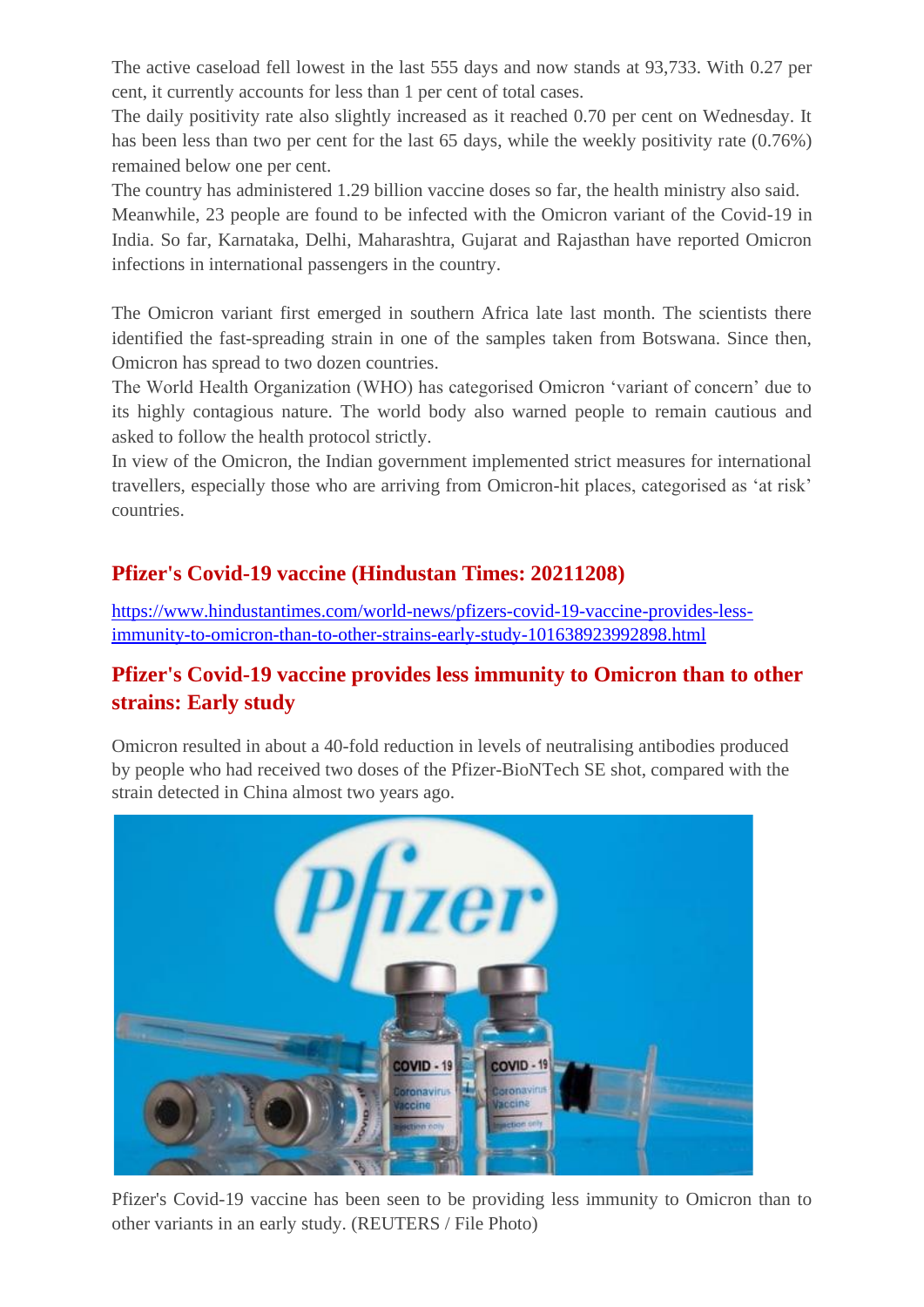Researchers in South Africa have found in an early study that Pfizer's vaccine against the coronavirus disease (Covid-19) actually provides less immunity to the Omicron variant than to other major versions of the virus. In lab experiments conducted at the Africa Health Research Institute in Durban, it was observed that Omicron resulted in about a 40-fold reduction in levels of neutralising antibodies produced by people who had received two doses of the Pfizer-BioNTech SE shot, compared with the strain detected in China almost two years ago.

Alex Sigal, the head of research at the laboratory, said that the loss of immune protection is "robust, but not complete" and that further efficacy studies are needed to appropriately take on board the exact extent of the vaccine's impact in mitigating the disease caused by this new strain.

Speaking at an online presentation of the first reported experiments gauging the efficacy of the Pfizer Covid-19 vaccine against Omicron, Sigal said there will be "more breakthrough" of vaccine-induced immunity as he pushed the idea of getting booster shots to protect oneself against the new variant.

"A good booster probably would decrease your chance of infection, especially severe infection leading to more severe disease," the Bloomberg news agency quoted the researcher as saying. "People who haven't had a booster should get one, and people who have been previously infected should be vaccinated."

## **Omicron not more severe than Delta (Hindustan Times: 20211208)**

[https://www.hindustantimes.com/world-news/omicron-not-more-severe-than-delta-existing-vaccines](https://www.hindustantimes.com/world-news/omicron-not-more-severe-than-delta-existing-vaccines-will-work-who-101638921979376.html)[will-work-who-101638921979376.html](https://www.hindustantimes.com/world-news/omicron-not-more-severe-than-delta-existing-vaccines-will-work-who-101638921979376.html)

## **Omicron not more severe than Delta, existing vaccines will work: WHO**

Meanwhile, researchers in South Africa have found that Pfizer's Covid-19 vaccine actually provides less immunity to the Omicron variant than to other major versions of the virus.



Omicron's rapid spread in South Africa has raised concern that the immune protection from vaccination may not be enough, but experts disagree. (REUTERS / File Photo)

Amid mounting global concerns over Omicron, the new variant of the coronavirus disease (Covid-19) said to be more transmissible and capable of undergoing frequent mutations, the World Health Organisation (WHO) has laid to rest apprehensions about the efficacy of existing vaccines against the new strain. A top WHO official told the AFP news agency on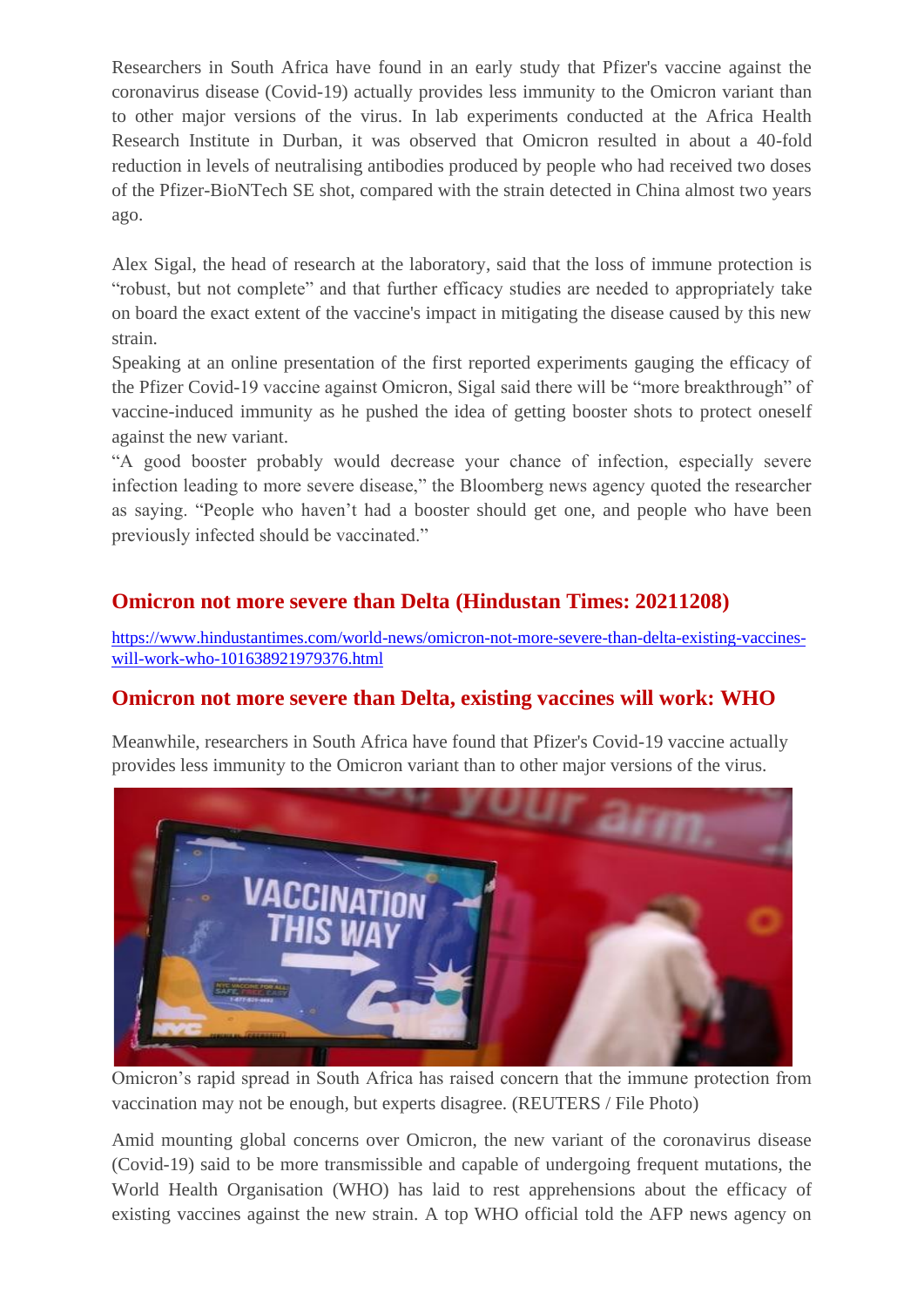Tuesday that there is no reason to assume that Omicron is more severe than the variants which came before, or that existing vaccines will fail against it.

Michael Ryan, the World Health Organisation's emergencies director, told AFP in an interview that there currently is no indication to suggest that Omicron, although highly infectious, causes a more severe disease than previous Covid-19 variants such as Delta. The existing vaccines should protect people who contract Omicron against the worst outcomes of the disease, he said.

"We have highly effective vaccines that have proved effective against all the variants so far, in terms of severe disease and hospitalisation, and there's no reason to expect that it wouldn't be so [for Omicron]," the WHO official was quoted as saying.

Ryan, however, said that more research was needed into studying the Omicron variant to appropriately take on board exactly how threatening it is poised to be.

A similar assurance was echoed on Tuesday by US infectious diseases expert Anthony Fauci, who said that Omicron is [certainly not worse](https://www.hindustantimes.com/world-news/omicron-versus-delta-fauci-breaks-down-what-is-known-and-what-s-unknown-101638921832741.html) than the previous strains, including Delta.

According to the chief medical advisor to the US president, Omicron is "clearly highly transmissible" but might actually be less severe than Delta, as indicated by the ratio between the number of infections and the number of hospitalisations in South Africa.

Fauci, too, said that more epidemiological data from around the world is needed to affirm scientific consensus on this. The results from lab experiments that tested the potency of antibodies from current vaccines against Omicron should come in the next few days to a week, he added.

Play Video

Analysis: Inside the Ghislaine Maxwell trial

One of Ghislaine Maxwell's accusers testified Tuesday that she was just 14 years old when the British socialite had her undress, fondled her and told her she had a "great body" that financier Jeffrey Epstein would enjoy. (Dec. 8)

Meanwhile, researchers in South Africa have found that Pfizer's Covid-19 vaccine actually provides less immunity to the Omicron variant than to other major versions of the virus. The loss of immune protection is "robust, but not complete," Alex Sigal, head of research at the Africa Health Research Institute in Durban, said in an online presentation of the first reported experiments gauging the effectiveness of the vaccine against the new variant.

## **Covid-19: Chhattisgarh ramps up medical 02 productions**

## **(The Times of India: 20211208)**

[https://timesofindia.indiatimes.com/city/raipur/covid-19-chhattisgarh-ramps-up-medical-o2](https://timesofindia.indiatimes.com/city/raipur/covid-19-chhattisgarh-ramps-up-medical-o2-production/articleshow/88155613.cms) [production/articleshow/88155613.cms](https://timesofindia.indiatimes.com/city/raipur/covid-19-chhattisgarh-ramps-up-medical-o2-production/articleshow/88155613.cms)

RAIPUR: Taking no chances amidst concerns over the spread of new variant of Covid, the state government has ramped up production of medical oxygen. Now, as many as 21000 patients can be provided oxygen every day. In the last six months, 73 oxygen plants have been set up in hospitals across the state.

Now, 15000 patients can be accommodated on oxygen beds, said officials of the health department.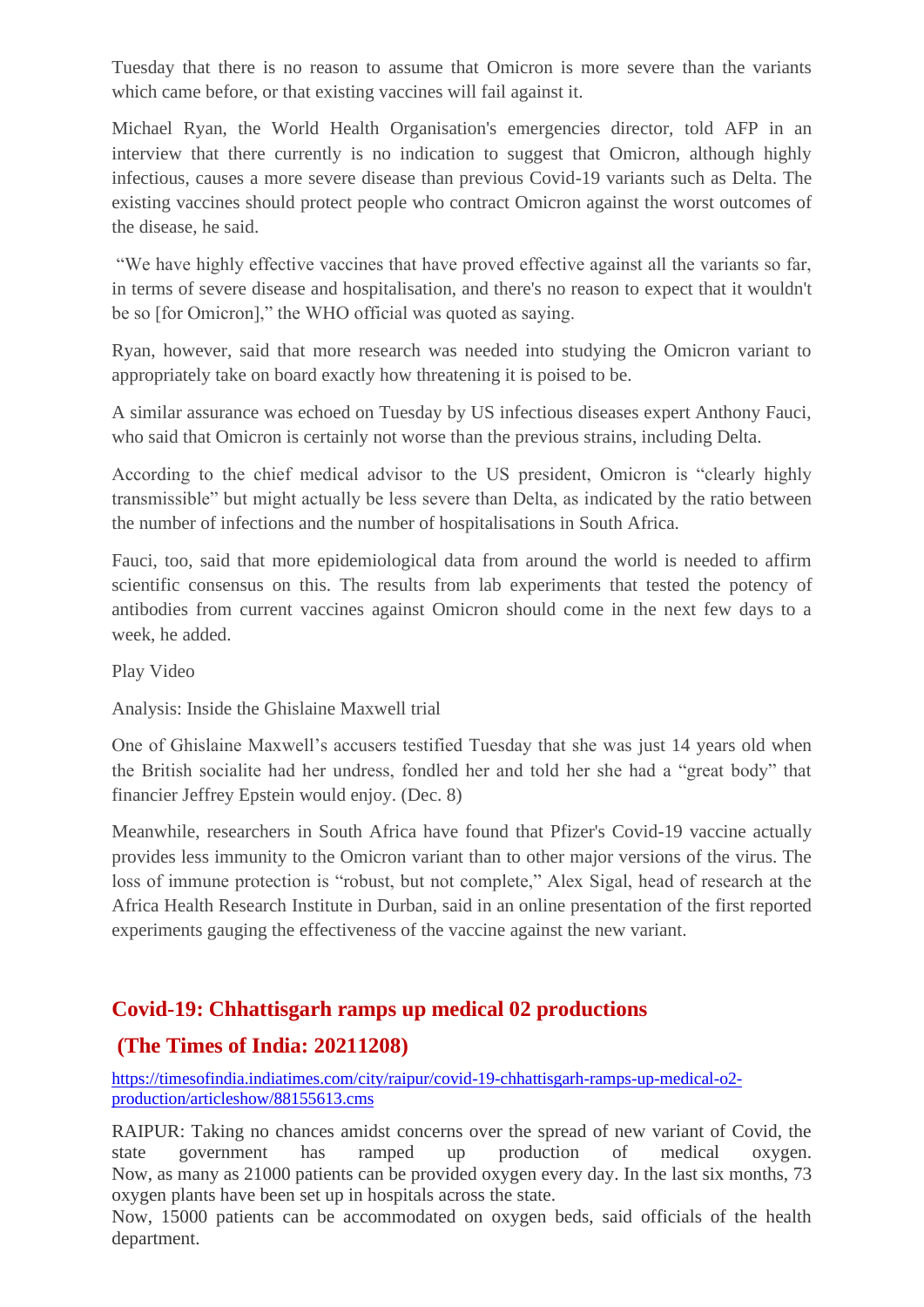During the peak of the second wave, the oxygen production in the state was 386.92 tonnes per day, which has been enhanced to 461 tonnes a day.

Over 112 oxygen plants are being constructed at several locations. They will come up in 3-4 months. Once this is done, as many as 25000 patients can be accommodated on beds with oxygen, said officials.

In the event of another wave, no one will face an issue of oxygen shortage. All arrangements are in place whether it is an oxygen plant or a cylinder, said a senior health official.

To be sure, four hospitals in Raipur: Pandri District hospital, Mana Covid centre, Ayurvedic hospital and Ayush University have been put on alert.

If Covid case-load is high, patients will be taken to these hospitals. Oxygen plants are already in place in all the four hospitals.

During the second wave, around 300 tonnes of medical oxygen was being produced in the state. This includes oxygen being produced through hospitals and industries.

As the demand went up, new units were allowed to produce oxygen only during the second wave, so the oxygen production was raised to more than 386.92 tonnes in April itself.

The oxygen needed at hospitals touched 26 tonnes from 4.25 in March end.

Then, in the first week of April, the oxygen-supported patients in the state exceeded 3000 and the consumption had also increased to more than 56 tonnes.

Medical oxygen is being produced in the state by both private companies and hospitals. During the second wave , medical oxygen produced by industries was around 100 to 150 tonnes.

## **ICMR's new rapid tests set to be cheaper, give results in 30 mins**

#### **: (The Times of India: 20211208)**

[https://timesofindia.indiatimes.com/india/icmrs-new-rapid-tests-set-to-be-cheaper-give-results-in-30](https://timesofindia.indiatimes.com/india/icmrs-new-rapid-tests-set-to-be-cheaper-give-results-in-30-mins/articleshowprint/88153722.cms) [mins/articleshowprint/88153722.cms](https://timesofindia.indiatimes.com/india/icmrs-new-rapid-tests-set-to-be-cheaper-give-results-in-30-mins/articleshowprint/88153722.cms)



PUNE: A soon-to-be-introduced and visually interpreted rapid Covid test - developed by the Indian Council of Medical Research-National Institute of Virology and transferred to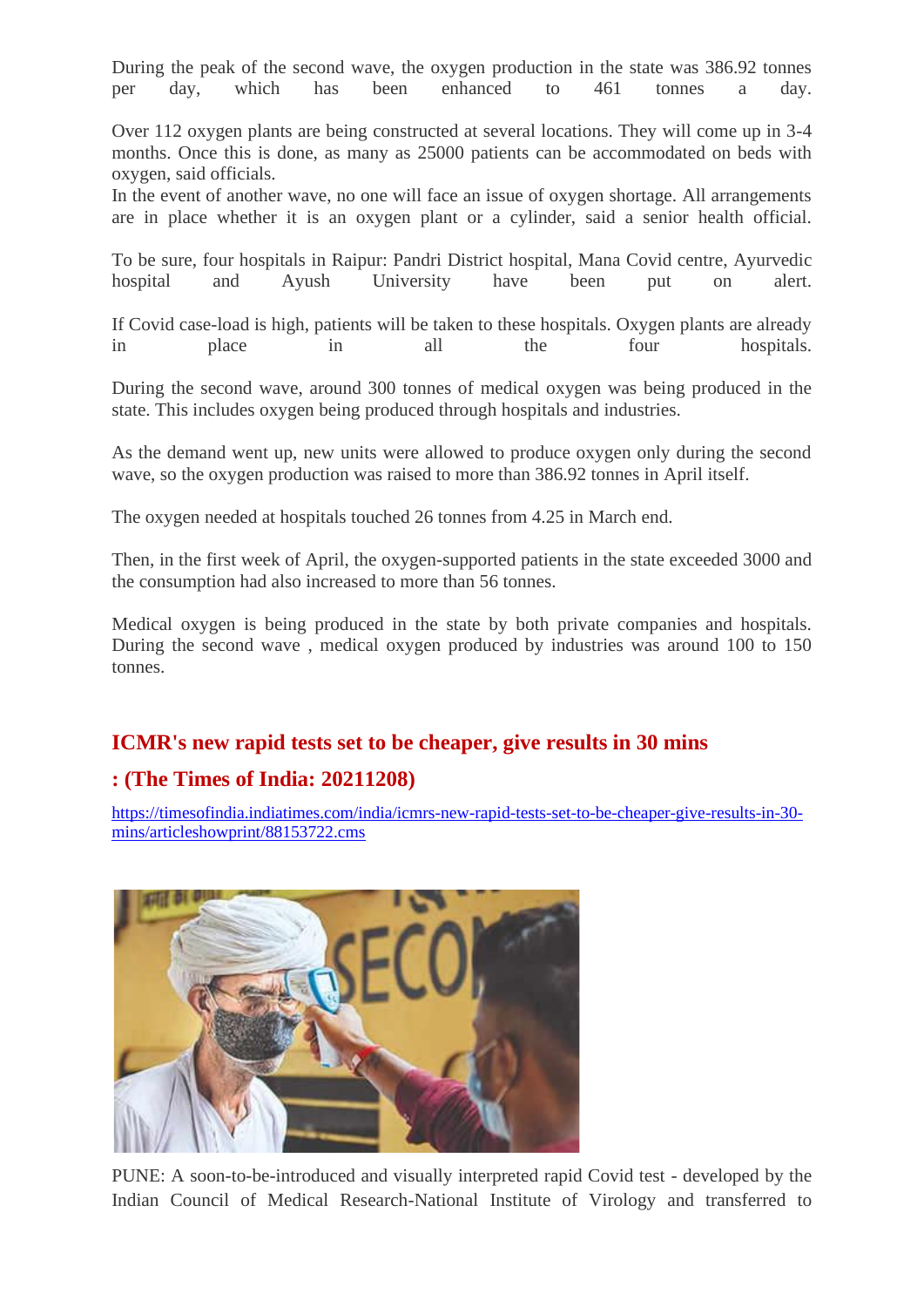Chennai and Delhi-based companies for production - could cut down the cost and the turnaround time by almost 40%, ICMR-NIV officials said.

The test would be made available within two weeks at the airports in India and other places. The companies have been asked to scale up production amid Omicron concerns.

The molecular-based technology used in this rapid test kit neither requires expensive machines like RTPCT, high-speed centrifuges nor a skilled workforce to conduct the test. "The test, RT-LAMP, has 100% sensitivity and 100% specificity. It takes only 30-40 minutes to churn out the result, which can be visually interpreted. Also, the test can be very easily deployed at the airports, docks, railway stations and other entry points for the screening of patients for Covid as it doesn't require sophisticated machinery and skilled workforce," said an ICMR official.

The RT-LAMP kit is validated by the National Institute of Biologicals, Noida. "It will be cheaper than rapid RTPCR," an ICMR official said. As against the current rapid PCR test which costs Rs 3,900 and takes an hour, the ICMR-NIV-developed test kit is likely to be costing not more than Rs 3,000.

## **Coronavirus: (The Times of India: 20211208)**

[https://timesofindia.indiatimes.com/life-style/health-fitness/health-news/coronavirus-the-possible](https://timesofindia.indiatimes.com/life-style/health-fitness/health-news/coronavirus-the-possible-reason-behind-why-omicron-variant-may-be-more-transmissible/photostory/88146497.cms)[reason-behind-why-omicron-variant-may-be-more-transmissible/photostory/88146497.cms](https://timesofindia.indiatimes.com/life-style/health-fitness/health-news/coronavirus-the-possible-reason-behind-why-omicron-variant-may-be-more-transmissible/photostory/88146497.cms)

### **Coronavirus: The possible reason behind why Omicron variant may be**

#### **more transmissible**



#### **1.1.1 Will the Omicron variant be less severe than other variants?**

Omicron - the new 'variant of concern' has sent shock waves around the world. Now identified in multiple countries, including India, it has led to a state of panic and chaos.

While experts believe that the new variant is heavily mutated, it could possibly evade vaccine immunity, which could mean higher transmissibility. But what's also important to note is that the new variant has not led to any casualties so far. There have been no hospitalization cases and people have recovered from mild infections, which is surely a sign of low severity. While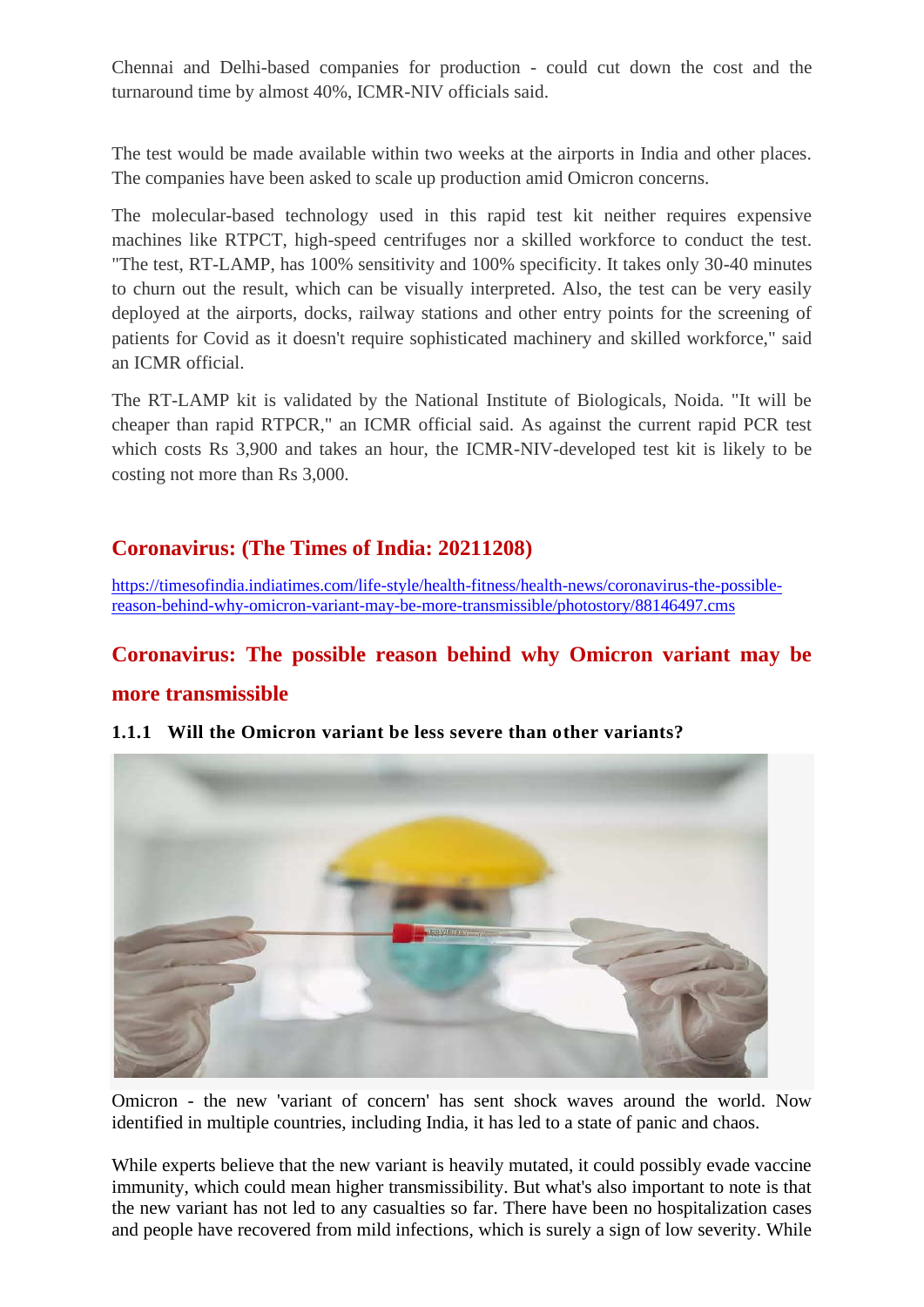it is difficult to determine why this is happening, experts have come up with different theories. Let us find out what they are.

#### **1.1.2 02/5How viruses evolve?**



Since the onset of COVID-19 and due to the emergence of potentially dangerous variants, scientists and medical professionals have urged people to take all appropriate measures and promote mass vaccination.

However, as far as the history of pandemics go, viruses have evolved to become less dangerous. Many have said that over time, even the most deadly viruses lose their fatalistic character and become less virulent.

The evolution of any virus depends on how well it is transmitted from host to host. From an evolutionary perspective, harming it's host does not benefit the virus by any means. Rather, viruses that can spread and replicate are the ones that thrive and survive.



#### **1.1.3 03/5Omicron cases have been 'mild' so far**

Having infiltrated the walls of several countries in such a short span of time, the Omicron is thought to be highly transmissible too. Fresh cases have been reported daily, since the onset of the new variant, and this has led to widespread concern. On the positive front, there have been no deaths or severe cases linked to the new variant.

Dr Angelique Coetzee, the chair of the South African Medical Association has said that there have been no reports of severe cases - no cases of hospitalization or low oxygen levels so far. While there is no confirmed data around whether the Omicron variant is more transmissible than the Delta, the South African doctor says that it is surely transmissible.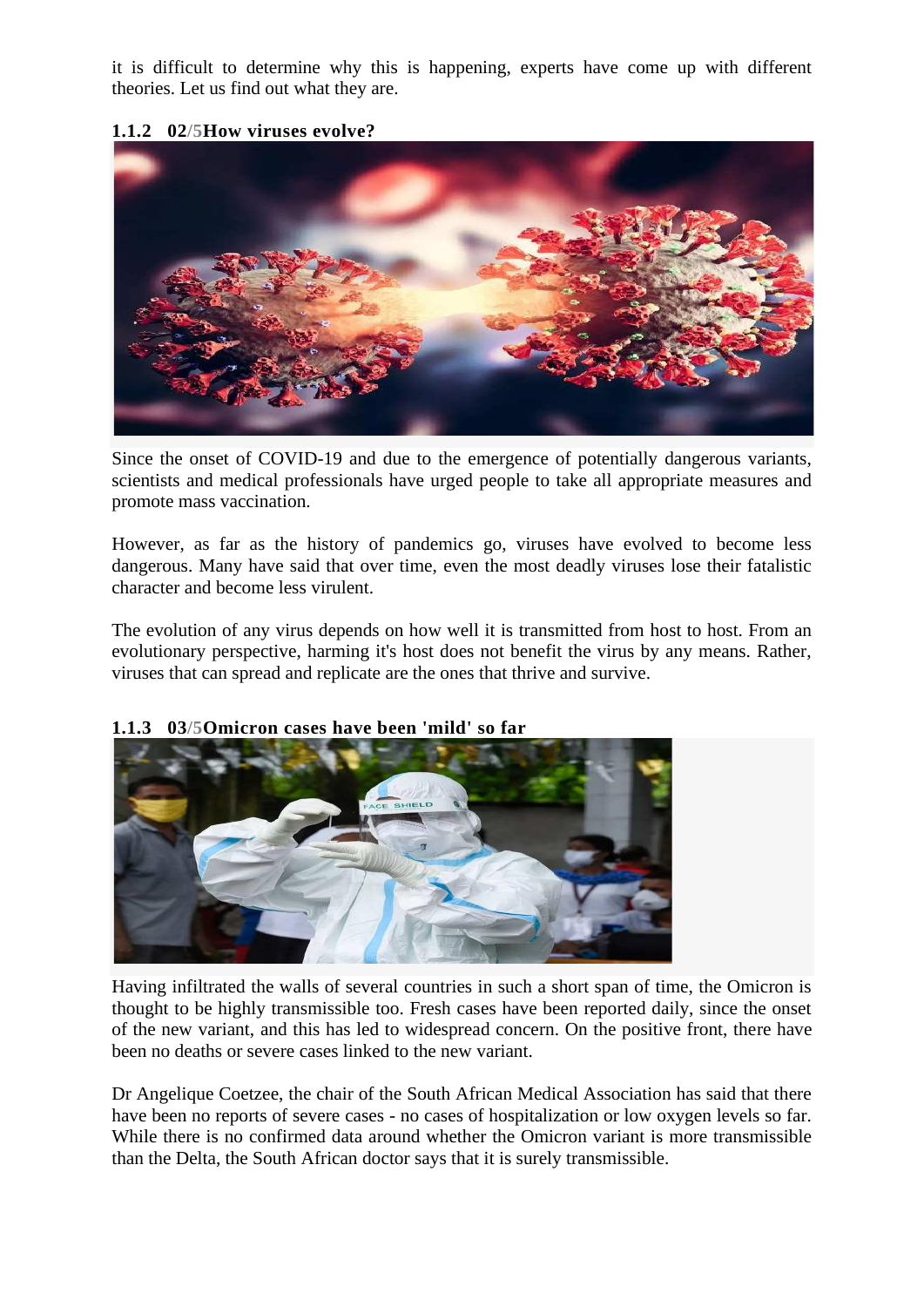**1.1.4 04/5Does milder, less virulent cases mean more transmissibility then?**



Since, existing data suggests that Omicron cases have been 'mild' so far, experts believe it to be the reason behind why they are more transmissible.

Recently, Dr Eli David, Researcher, Lecturer and a leading AI expert, took to Twitter, suggesting the same. "It (Omicron variant) may be highly transmissible, but so far the cases we are seeing are extremely mild," he quoted the South African Medical Association. Further below, he wrote, "This makes a lot of sense. Less virulent mutations have greater evolutionary advantage. This is exactly how the Spanish flu ended."

Looking at the theoretical aspect of viral evolution, this could be a possibility. The idea dates back to the 1980s when evolutionary epidemiologist Paul Ewald developed the "theory of virulence". The theory suggests the more virulent the germ, the less likely it is to spread. For instance, if a person becomes extremely sick to the extent of dying, then they can't really spread the infection.

This means, if a virus wants to survive and evolve, they will have to lower their virulence, which in turn increases transmission. [READMORE](javascript://)



05/5What earlier pandemics suggest?

There have been many historic instances where the viruses have become less dangerous and more transmissible over time. For example, the H1N1 influenza viruses, which were responsible for the 1918 "Spanish flu" and 2009 "swine flu" pandemics still exist, however are less severe.

There is no evidence to suggest that the SARs-COV-2 virus functions in the same way. If it does, then we may be looking forward to another cold virus that will become easy to manage. But up until now the COVID-19 variants that have emerged have only proved more dangerous than the previous one.

## **'Highly unlikely' existing vaccines will fail against Omicron: WHO**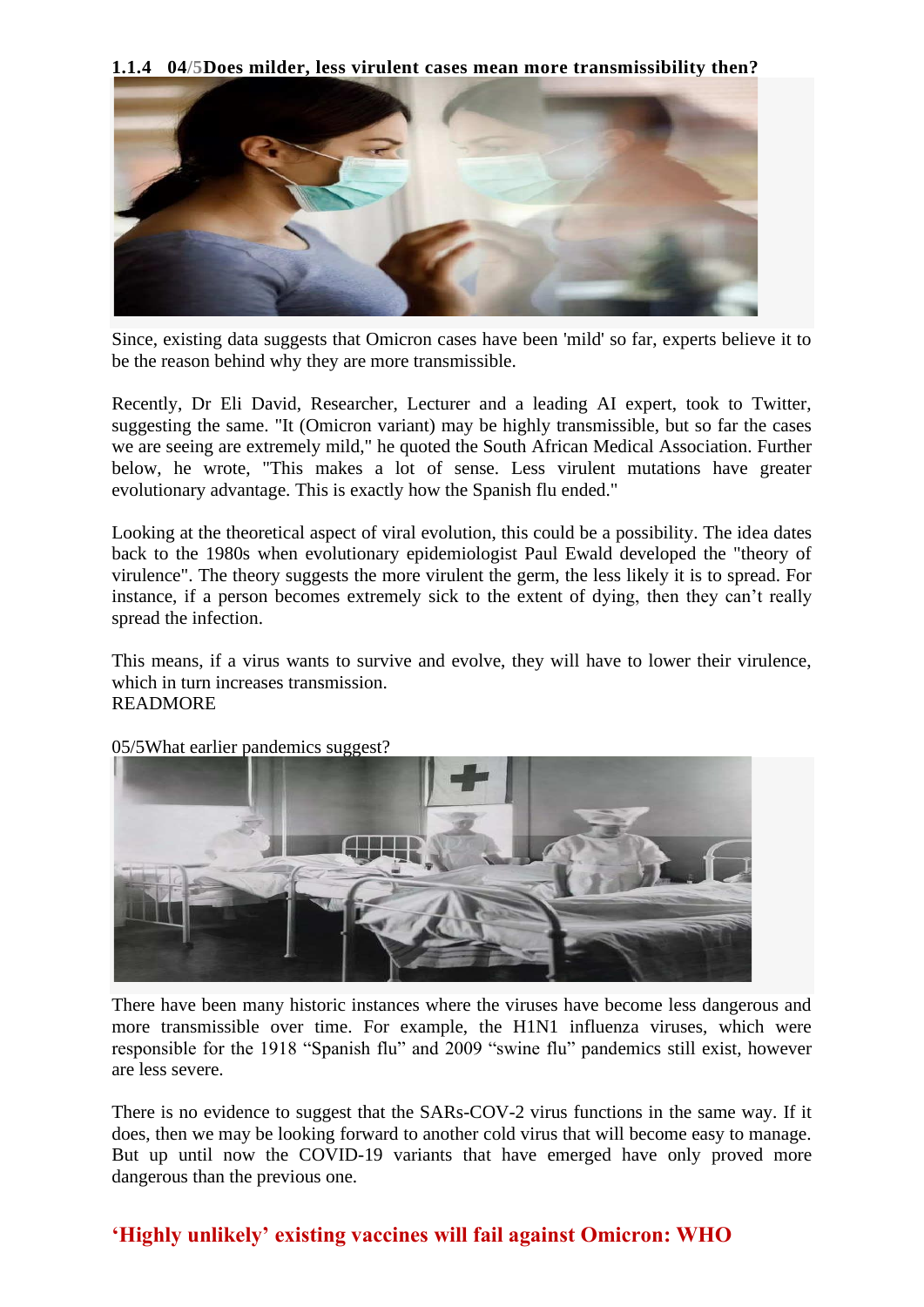## **(The Times of India: 20211208)**

[https://www.thehindu.com/sci-tech/health/highly-unlikely-existing-vaccines-will-fail-against](https://www.thehindu.com/sci-tech/health/highly-unlikely-existing-vaccines-will-fail-against-omicron-who/article37892111.ece)[omicron-who/article37892111.ece](https://www.thehindu.com/sci-tech/health/highly-unlikely-existing-vaccines-will-fail-against-omicron-who/article37892111.ece)



There are indications that Omicron is better at infecting people who have been vaccinated or already had COVID-19. | File

In the fight against all COVID-19 variants, WHO emergencies director Michael Ryan said, "the best weapon we have right now is to get vaccinated."

Omicron does not appear to cause more severe disease than previous COVID-19 variants, and is "highly unlikely" to fully dodge vaccine protections, a top WHO official said.

The World Health Organization's second-in-command, said that while a lot remained to be learned about the new, heavily mutated variant of COVID-19, preliminary data indicated it did not make people sicker than Delta and other strains.

"The preliminary data doesn't indicate that this is more severe. In fact, if anything, the direction is towards less severity," WHO emergencies director Michael Ryan said in an interview, insisting though that more research was needed.

"It's very early days, we have to be very careful how we interpret that signal," he said.

At the same time, he said there was no sign that Omicron could fully sidestep protections provided by existing COVID-19 vaccines.

"We have highly effective vaccines that have proved effective against all the variants so far, in terms of severe disease and hospitalisation," the 56-year-old epidemiologist and former trauma surgeon said.

"There's no reason to expect that it wouldn't be so" for Omicron, he said, pointing to early data from South Africa where the variant was first detected that "suggest the vaccine at least is holding up in protection terms".



The new variant of COVID-19 should be fought with the same measures, including vaccines, masks and physical distancing. | File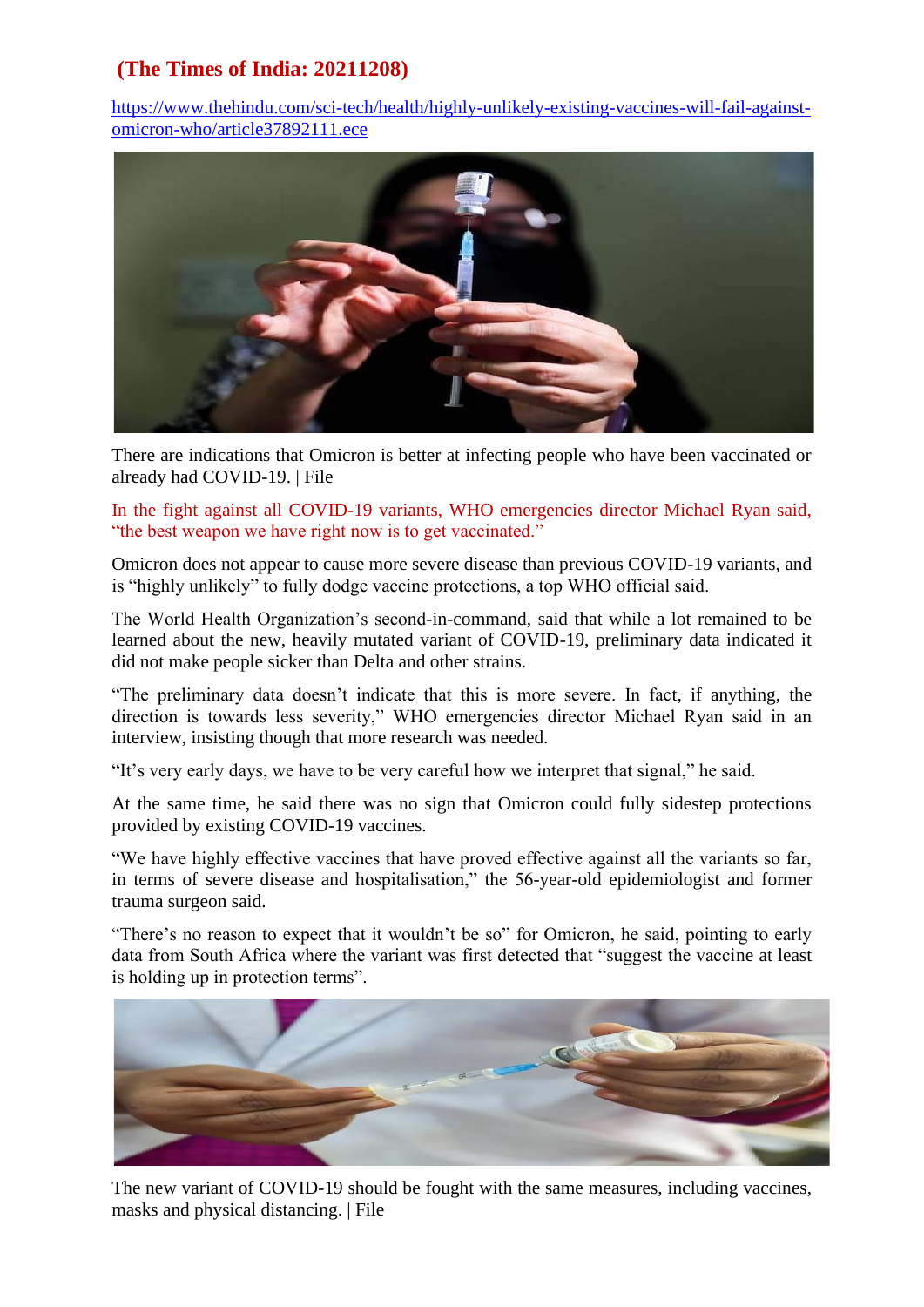Vaccination is the best weapon

Mr. Ryan acknowledged it was possible that the existing vaccines might prove less effective against Omicron, which counts more than 30 mutations on the spike protein that dots the surface of the coronavirus and allows it to invade cells.

But he said it was "highly unlikely" it would be able to evade vaccine protections altogether.

"We have to confirm if there's any lapse in that protection, but I would expect to see some protection there," he said.

"The preliminary data from South Africa wouldn't indicate that we will have a catastrophic loss of efficacy. In fact, the opposite at the moment," Mr. Ryan said.

In the fight against all COVID-19 variants, he said, "the best weapon we have right now is to get vaccinated."

Two weeks after first being identified, Omicron has been found in dozens of countries around the world.

Early data from South Africa indicates that the new variant is likely more transmissible than previous variants, Mr. Ryan said, adding that this was not a surprise.

"When any new variant emerges, it will tend to be more transmissible, because it's got to compete with previous variants," he said.

#### **Same rules for new variant**

Mr. Ryan said one could expect Omicron to gradually replace Delta as the dominant strain.

But he pointed out that Omicron had so far been seen spreading especially quickly in South Africa, where Delta had waned, and may just be "exploiting a gap in the transmission of Delta".

There are also indications that Omicron is better at infecting people who have been vaccinated or already had COVID-19.

"There is some evidence to suggest that reinfection with Omicron is more common than it was with previous waves or previous variants," Mr. Ryan said.

But, "we're particularly interested in seeing not whether you can be reinfected with Omicron, but whether any new infection is more or less severe," he said.

He said that, as the current COVID-19 vaccines aim to prevent severe disease but do not necessarily protect against simply contracting the virus, reinfections with mild or no symptoms were of lesser concern.

In any case, Mr. Ryan said, despite its mutations, the new variant was still COVID-19, and should be fought with the same measures, including vaccines, masks and physical distancing.

"The virus hasn't changed its nature. It may have changed in terms of its efficiency, but it hasn't changed the game entirely," he said.

"The rules of the game are still the same."

## **Coronavirus: (The Tribune: 20211208)**

<https://www.tribuneindia.com/news/himachal/covid-19-43-students-found-positive-in-pandoh-347607>

**Covid-19: 43 students found positive in Himachal's Pandoh**

54 new cases, 2 deaths in Himachal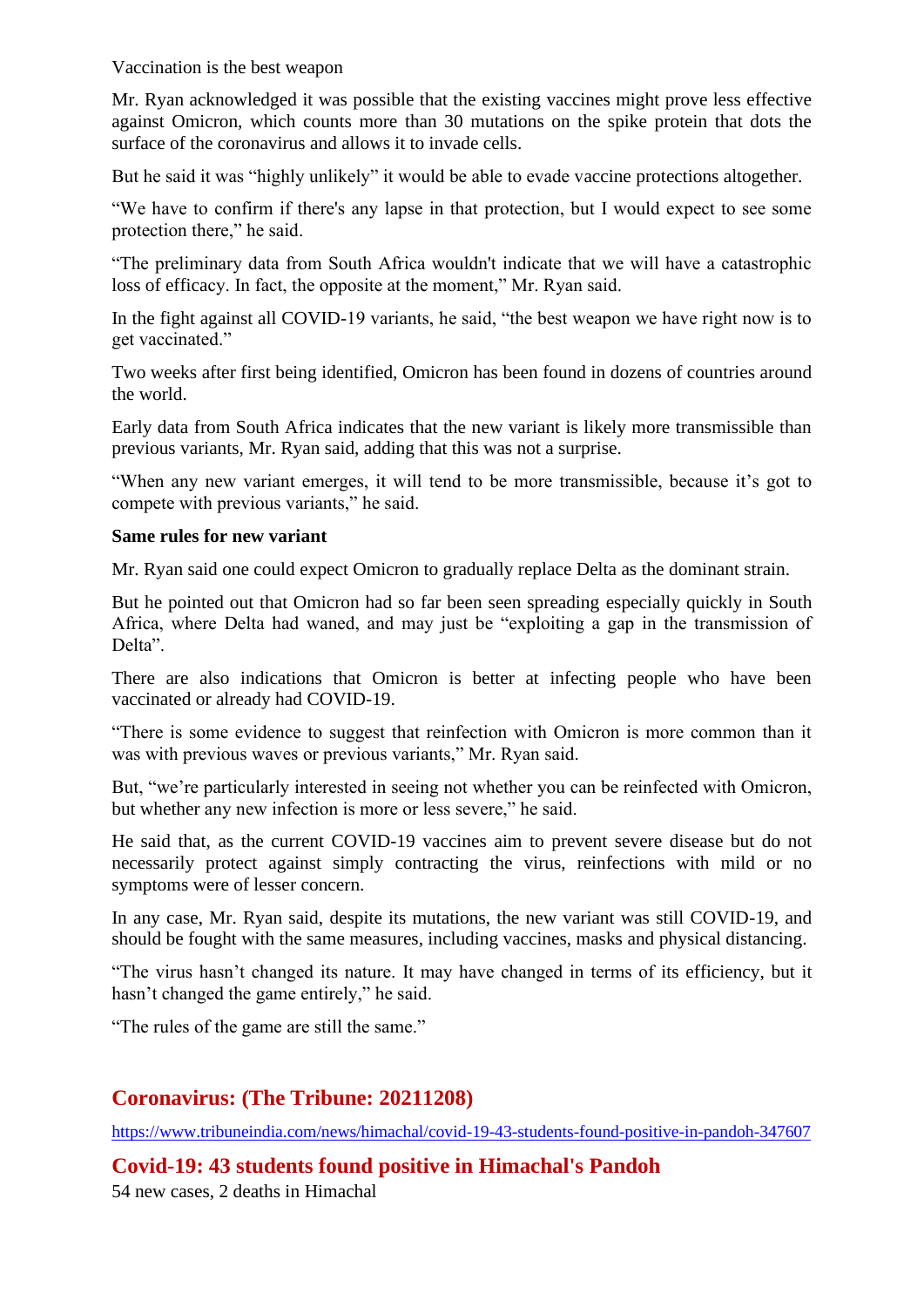As many as 43 students of Jawahar Navodaya Vidyalaya, Pandoh, in Mandi district were found Covid positive yesterday.

According to Chief Medical Officer Dr Devender Sharma, around 35 students of the school were found infected a few days ago. As per Covid protocol, after seven days, the samples of all students and teachers were taken.

The CMO said, "All 43 students have been isolated for 10 days. They are asymptomatic. The school management is adopting proper protocol, where exams are under way."

Meanwhile, 54 Covid cases were reported in the state on Tuesday, taking the tally to 227,684. Besides, two persons died of the virus in Hamirpur and Mandi.

The highest 15 cases were reported in Shimla, followed by 13 in Kangra, 12 in Una, five in Hamirpur, four in Solan, three in Mandi and two in Bilaspur. The number of active cases declined to 736.

## **Coronavirus (Hindustan: 20211208)**

[https://www.livehindustan.com/national/story-who-europe-said-5-to-14-age-group-now](https://www.livehindustan.com/national/story-who-europe-said-5-to-14-age-group-now-account-for-highest-rates-of-reported-covid-19-infection-in-india-no-final-recommendation-on-vaccine-for-children-5274603.html)[account-for-highest-rates-of-reported-covid-19-infection-in-india-no-final-recommendation](https://www.livehindustan.com/national/story-who-europe-said-5-to-14-age-group-now-account-for-highest-rates-of-reported-covid-19-infection-in-india-no-final-recommendation-on-vaccine-for-children-5274603.html)[on-vaccine-for-children-5274603.html](https://www.livehindustan.com/national/story-who-europe-said-5-to-14-age-group-now-account-for-highest-rates-of-reported-covid-19-infection-in-india-no-final-recommendation-on-vaccine-for-children-5274603.html)

## **WHO नेबताया 5 से14 साल केबच्च ोंमेंकचविड सोंक्रमणज्यादा, भारत मेंकब लगेगा टीका?**



दुनिया के 38 मुल्कों में कोरोना वायरस के ओमिक्रॉन वेरिएंट से संक्रमित लोग मिले हैं। इसमें भारत भी शामिल है। इस वेरिएंट ने स्वास्थ्य विशेषज्ञों की चिंता बढाई है। इस बीच बच्चों पर वायरस के असर को लेकर गहन मंथन जारी है। इधर विश्व स्वास्थ्य संगठन (डब्ल्यूएचओ) के यूरोप कार्यालय ने मंगलवार को कहा कि क्षेत्र में पांच से 14 वर्ष आयु वर्ग के बच्चों में कोरोना वायरस संक्रमण की दर सर्वाधिक हो गई है। डब्ल्यूएचओ यूरोप के क्षेत्रीय निदेशक डॉक्टर हैंस क्लुग ने यह भी दलील दी कि टीकाकरण का आदेश बिल्कुल एक अंतिम उपाय होना चाहिए।

# **2 यूरचप मेंडेल्टा िेररएों ट खतरा**

डॉक्टर हैंस क्लुग ने कहा कि कोविड-19 से होने वाली मृत्यु दर पहले की तुलना में काफी कम बनी हुई है। लेकिन उन्होंने कहा कि मध्य एशिया तक फैले क्षेत्र के 53 देशों में पिछले दो महीनों में कोरोना